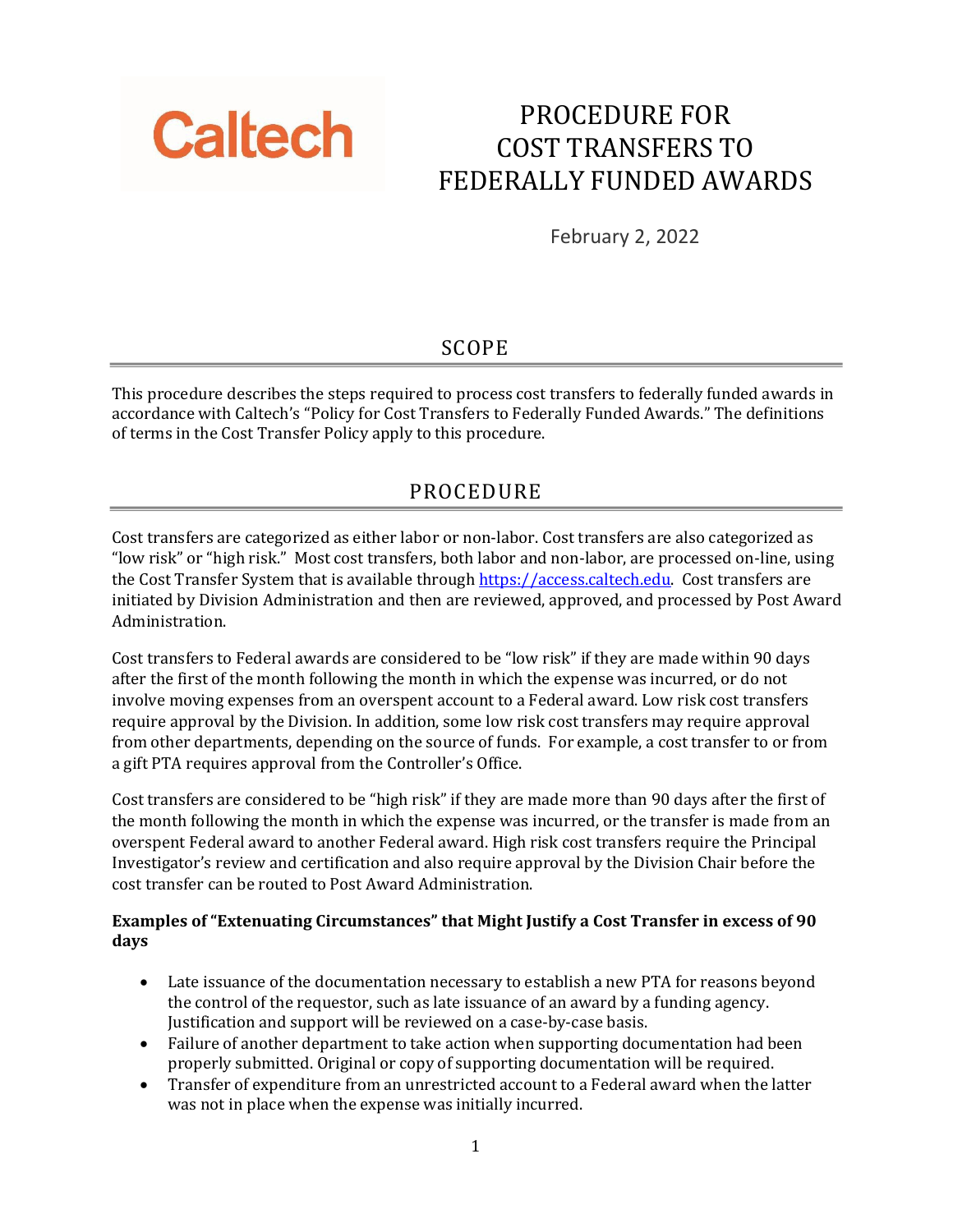- Service center (WIC) charges allocated to the award more than 90 days after the charges were incurred.
- Costs are associated with one or more closely-related sponsored award PTAs.
- Declared local, state, or national emergencies (e.g., natural disasters or pandemics) that impact the timely processing of transfers.

Note, the Office of Sponsored Research recommends a Pre‐Award PTA be established whenever possible. This can be done at the request of the Principal Investigator when a project must start before the award documents have been received from the sponsor and the PTA has been set up.

The following are required in order for the Pre-Award account to be established:

- Approval of the Division.
- Identification of an unrestricted "back-up" account that can be used to cover costs in the event that the anticipated award does not materialize.

This Pre‐Award PTA becomes the Active PTA upon receipt of the award documentation and funding and cost transfers will not be required.

### **The following are examples of "Extenuating Circumstances" that will not be accepted as adequate justification for approving a Cost Transfer**

- Absences of the PI or Cognizant Administrator and/or shortage or lack of experience of the staff administering the awards.
- The use of federally funded sponsored accounts as holding accounts for expenditures that will subsequently be transferred elsewhere.

### **Non‐Labor Cost Transfers**

Non‐labor cost transfers are processed through the Cost Transfer System. Responses to the following questions are required:

- Why was the expense originally charged to the account from which it is now being transferred?
- Why should the charge(s) be transferred to the proposed receiving account, i.e., how does the receiving account benefit and why are the charges allowable and allocable?

For high risk cost transfers, in addition to the two questions listed above, the request must include responses to the following:

- Provide any additional information to support the transfer of costs from an overspent award.
- Why is this cost transfer being initiated more than 90 days after the first day of the month following the month in which the charge was first posted in the financial system?
- What corrective action has been taken to eliminate future need for cost transfers of this type? An adequate corrective action plan should include an analysis of how the problem requiring a cost transfer occurred as well as a description of the controls that will be put in place to ensure that the problem does not occur again.

High risk cost transfers must be certified by the Principal Investigator and approved by the Division Chair.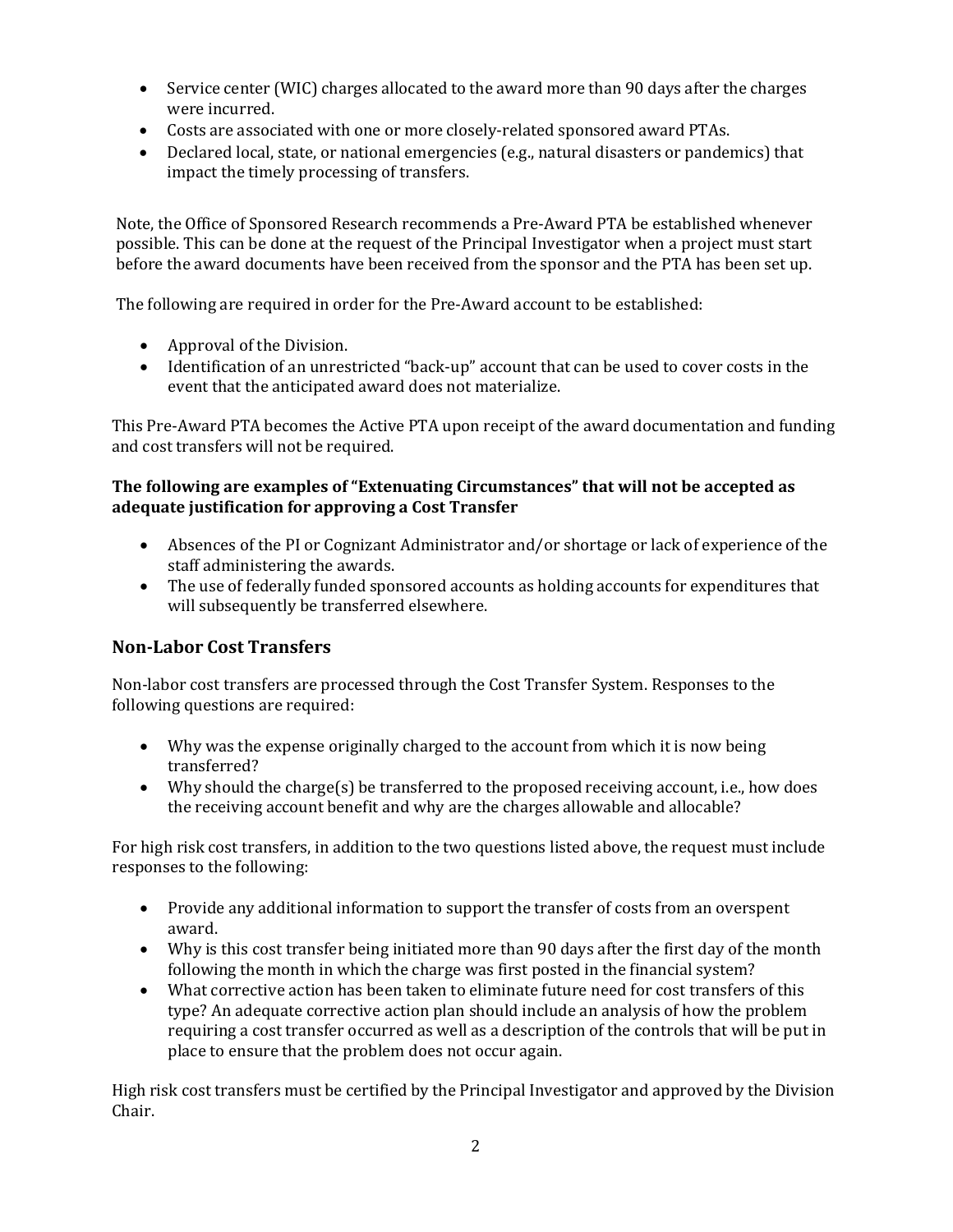### **Labor Cost Transfers**

Low risk labor cost transfers are processed directly through the Labor Distribution system. These transactions, known as Labor Distribution Adjustments (LDAs), are reviewed, approved, and processed by the Labor Distribution Unit in Payroll.

The LDA form should include the name and title of the reviewer and the approver of the request, the reason why the labor expenses were charged to the original award, an indication that the costs are allowable under the terms of the receiving award, and how the expenses benefit the receiving award.

High risk labor cost transfers are processed through a two‐step process. The cost transfer request is initially submitted as an LD request through the LD module. If the cost transfer meets the criteria for high risk, the cost transfer must be submitted using on-line Cost Transfer System and must include responses to the five items listed under Non‐Labor Cost Transfers. In addition, high risk labor cost transfers must also be certified by the PI and approved by the Division Chair.

Post Award Administration will review, approve, and notify the Labor Distribution Unit when the transfer has been approved for processing the LDA. The actual processing of the LDA is done by the Labor Distribution Unit in Payroll.

If the labor cost transfer impacts a completed Payroll Distribution Confirmation (PDC) report, Post Award Administration may require additional information, including re‐certifying PDC.

# ROLES AND RESPONSIBLITIES

#### **Principal Investigator**

• Reviews and certifies high risk cost transfers using the online Cost Transfer System.

#### **Division Administration**

- Initiates the cost transfer using the online Cost Transfer System.
- Provides explanations and justifications required for cost transfers to be approved.

#### **Division Chair**

• Approves high risk cost transfers.

#### **Post Award Administration**

- Reviews and returns, rejects, or approves and processes all non-labor cost transfers.
- Reviews all high risk labor cost transfers and forwards approved transfers to the Labor Distribution Unit for processing.

#### **Labor Distribution Unit in Payroll Department**

- Directly processes low risk Labor Distribution Adjustments.
- Processes high risk Labor Distribution Adjustments after receiving approval from Post Award Administration